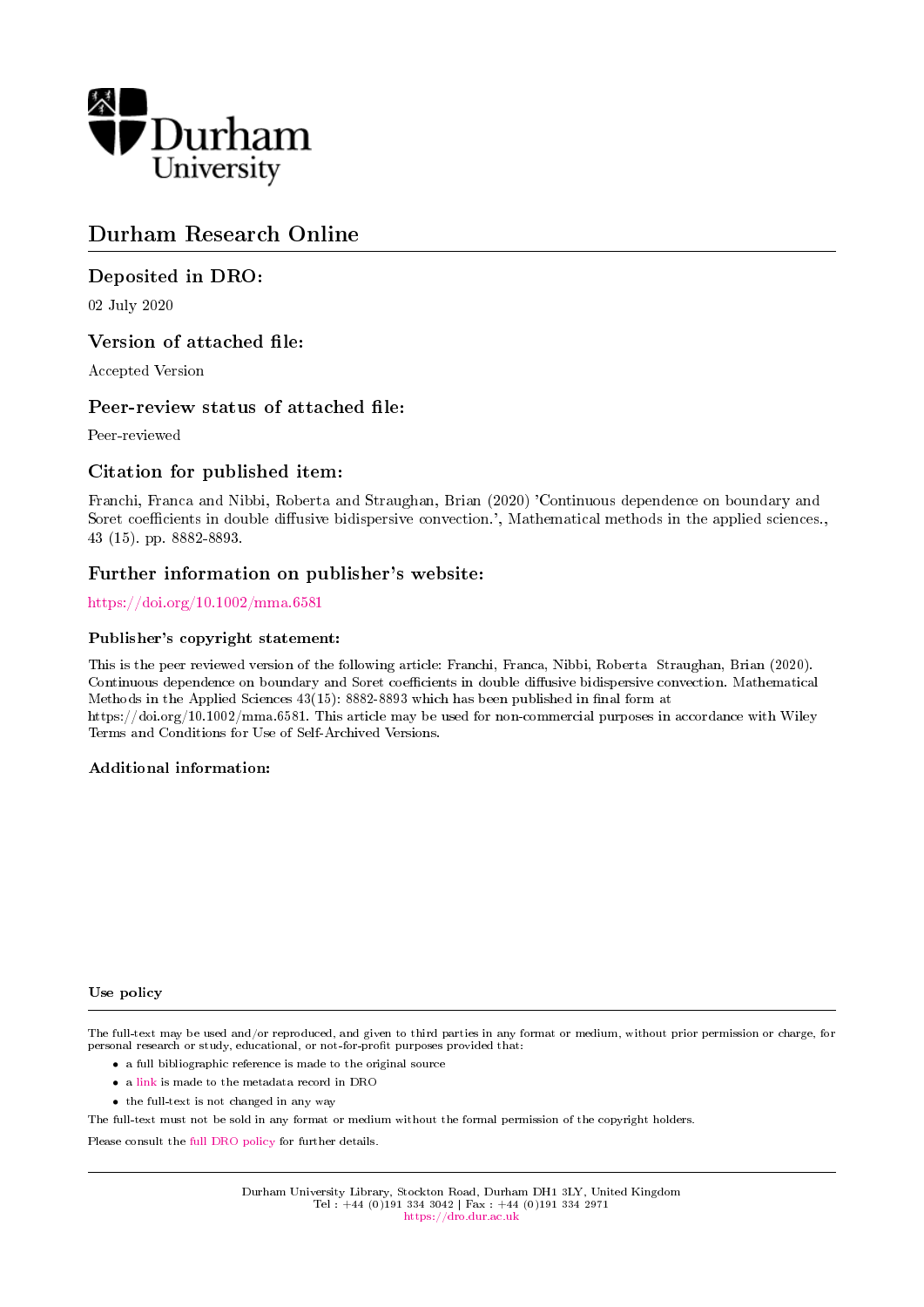# Continuous dependence on boundary and Soret coefficients in double diffusive bidispersive convection

Franca Franchi<sup>∗</sup> , Roberta Nibbi†and Brian Straughan‡

August 20, 2019

#### Abstract

We develop a theory for double diffusive convection in a double porosity material which contains Brinkman terms. The Soret effect is included whereby a temperature gradient may directly influence salt concentration. The boundary conditions on the temperature and salt fields are of general type. Continuous dependence is established upon the Soret coefficient and upon the coefficients in the boundary conditions.

# 1 Introduction

Solutions to problems involving flow in double porosity, or bidisperse, materials are proving to be invaluable in modern life. Such theories have applications to many important areas such as chemical engineering, Enterría et al. [1], Huang et al. [2], Ly et al. [3]; in landslides, Borja et al. [4], Scotto di Santolo and Evangelista [5]; in self ignition of stockpiled coal, Hooman & Maas [6]; in land drainage and ensuring stormwater runoff does not pollute,

<sup>∗</sup>Department of Mathematics, University of Bologna, 5 Piazza di Porta S. Donato, 40126 Bologna, Italy

<sup>†</sup>Department of Mathematics, University of Bologna, 5 Piazza di Porta S. Donato, 40126 Bologna, Italy

<sup>‡</sup>Department of Mathematics, University of Durham, Durham DH1 3LE, UK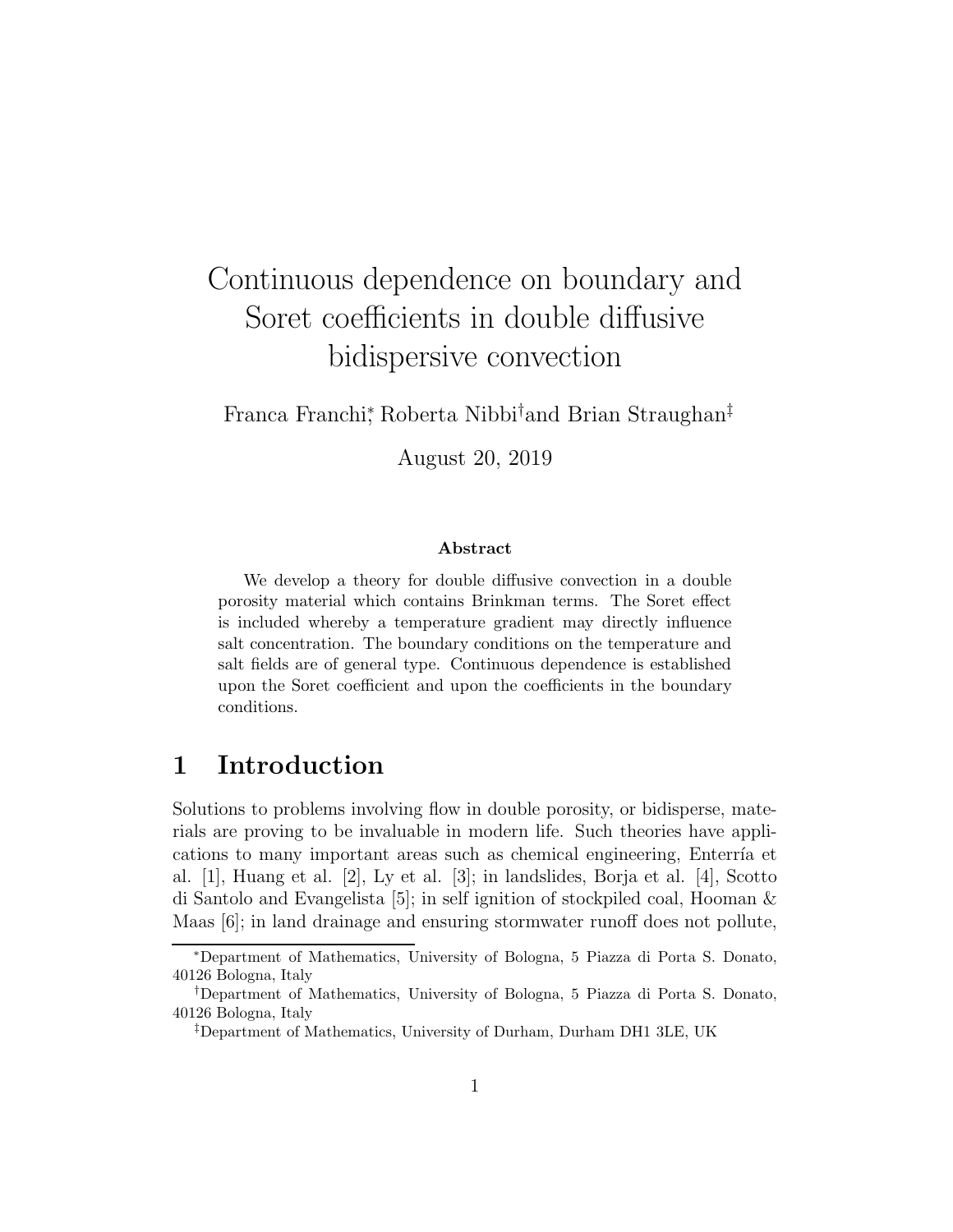Haws et al. [7], Jensen et al. [8]; in ensuring clean drinking water from an aquifer, Ghasemizadeh et al. [9], Fretwell et al. [10]; and there are many others.

A theory for flow in a bidisperse porous medium was proposed by Nield & Kuznetsov, see e.g.  $[12, 13]$ , and the references therein, see also Nield $[11]$ . In particular, Nield and Kuznetsov [12] produced a theory based on Brinkman porous media where temperature effects were paramount. Inclusion of temperature(s) is very important since thermal stresses can induce cracking and lead to the production of micro pores, see e.g. Gelet et al. [14], Kim and Hosseini [15], Rees et al. [16]. The theory of Nield and Kuznetsov has macro pores and smaller micro pores which lead to macro porosity,  $\Phi$ , and micro porosity,  $\epsilon$ . They have independent velocity, temperature and pressure fields in both the macro and micro pores, denoted by  $U_i^f$  $T_i^f, T^f$  and  $p^f$ , and by  $U_i^p$  $i^p, T^p$ and  $p^p$ , where f denotes macro pores while p represents the micro pores.

For many real life problems we believe a single temperature may suffice, while retaining independent velocity and pressure fields in the macro and micro pores. This approach has been applied successfully to various problems using Darcy porous media theory by Falsaperla et al. [17], Franchi et al. [18], Gentile and Straughan [19, 20], and by Straughan [22, 23, 24, 25, 26]. In this work we adopt a single temperature but we employ a Brinkman porous medium theory in both the macro and micro pores, in keeping with the original work of Nield and Kuznetsov [12]. It is worth pointing out that there are many situations where Brinkman theory is relevant, see e.g. Barletta et al. [27], Falsaperla et al. [28], Nield [29], and Rees [30].

We actually develop a Brinkman theory for the problem of thermosolutal flow in a bidisperse porous medium, where both salt and temperature field effects are present. In the single porosity case such effects are well known, see e.g. Barletta and Nield [31], Deepika [32], Nield and Kuznetsov [13]. To achieve our goal we employ a Boussinesq approximation in the buoyancy (body force) terms to allow us to include temperature and salt fields in a linear manner. The Boussinesq approximation is discussed at length in fluid mechanics and flows in single porosity media by Barletta [33], and by Nield and Barletta [34].

The analysis in this work is motivated primarily by a paper of Nield and Kuznetsov [13] who study double diffusive convection in a single porosity porous material with general boundary conditions and they discover that in a certain parameter range this problem can become singular. Our goal is to study continuous dependence upon boundary coefficients. Thus, our study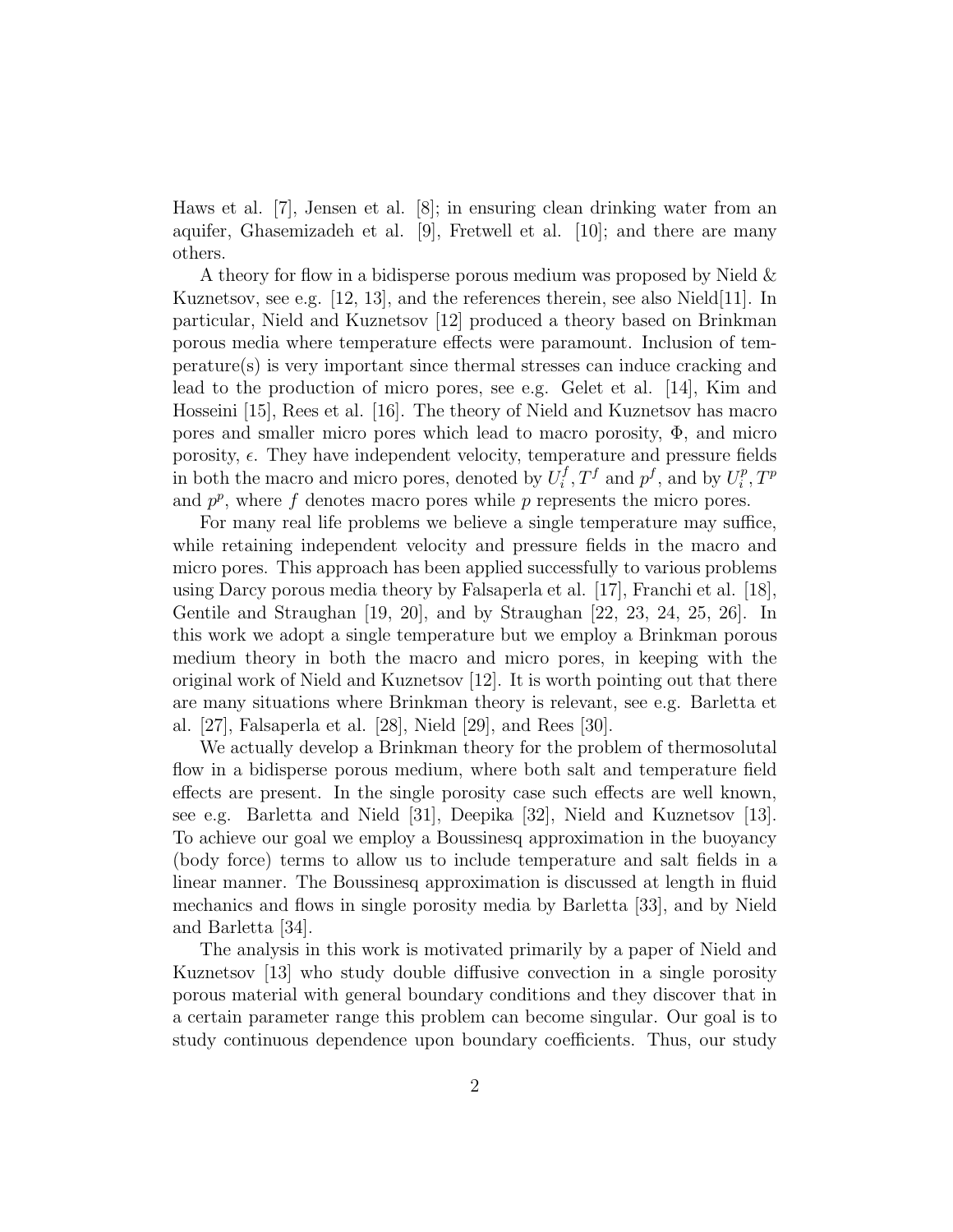is one of continuous dependence upon the model itself. Hirsch and Smale [35] pose the problem of what effect does changing the model have upon the solutions. In many ways continuous dependence of the solution in changes in the differential equations or boundary conditions is as important as continuous dependence upon the initial data, or stability. In fact, continuous dependence on the model occupies much recent research, see e.g. Celik and Hoang [36], Ciarletta et al.[37], Franchi et al. [18], Gentile and Straughan [21], Harfash [38], Hoang and Thinh [39], Kalantarova and Ugurlu [40], Li et al. [41], Liu [42], Liu and Xiao [43], Liu et al [44], Scott [45], Varsakelis and Papalexandris [46], Wang and Su [47].

Thus, we now present a model for double diffusive flow in a bidisperse porous medium where we allow for a Soret effect. The Soret effect is when a temperature gradient induces a change in solute concentration. This is manifest as a cross diffusion term which leads to complications in the analysis. Our goal is to demonstrate continuous dependence of the solution to the model in changes in the coefficients in the boundary conditions and also upon the Soret coefficient.

# 2 Governing equations

The basic equations governing the double diffusive flow in a double porosity material with Brinkman effects are now presented. Let  $T(\mathbf{x}, t)$  be the temperature, let C be the concentration of solute,  $U_i^f$  $U_i^f$  and  $U_i^p$  $i<sup>p</sup>$  are the velocities in the macro and micro pores, and  $p<sup>f</sup>$  and  $p<sup>p</sup>$  are the pressures in the macro and micro pores. The equations are

$$
\tilde{\mu}\Delta U_i^f - \frac{\mu}{K_f} U_i^f - \zeta (U_i^f - U_i^p) - p_{,i}^f + g_i T - h_i C = 0,
$$
  
\n
$$
U_{i,i}^f = 0,
$$
  
\n
$$
\tilde{\mu}\Delta U_i^p - \frac{\mu}{K_p} U_i^p - \zeta (U_i^p - U_i^f) - p_{,i}^p + g_i T - h_i C = 0,
$$
  
\n
$$
U_{i,i}^p = 0,
$$
  
\n
$$
(\rho c)_m T_{,t} + (\rho c)_f (U_i^f + U_i^p) T_{,i} = \kappa_m \Delta T,
$$
  
\n
$$
\epsilon_1 C_{,t} + (U_i^f + U_i^p) C_{,i} = \epsilon_2 \Delta C + S \Delta T.
$$
\n(1)

where f and p refer to macro and micro quantities,  $\tilde{\mu}$  is the Brinkman viscosity coefficient,  $\mu$  is the dynamic viscosity of the saturating fluid,  $K_f$  and  $K_p$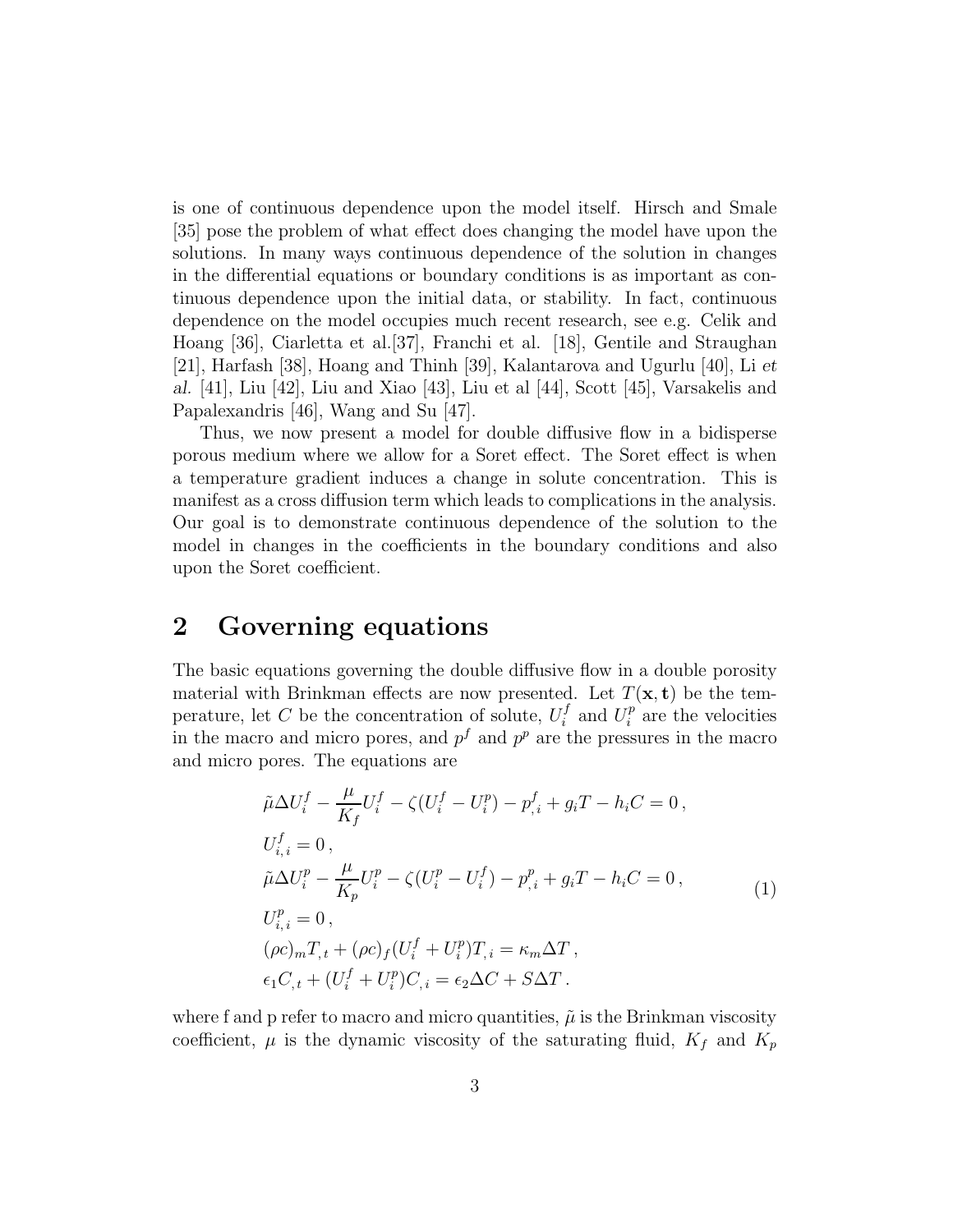are permeabilities,  $\zeta$  is an interaction coefficient,  $\rho c$  denotes the product of the density and specific heat at constant pressure with  $f$  denoting the fluid whereas  $m$  denotes a suitably averaged value in the porous medium. The term  $\kappa_m$  is an averaged value of the thermal conductivity,  $\epsilon_1$  and  $\epsilon_2$  arise from the equation for the solute, S is the Soret coefficient, and  $g_i$  and  $h_i$  are gravity terms which arise through use of a Boussinesq approximation. The Boussinesq approximation is discussed in detail in [33], Gouin and Ruggeri [?], Gouin et al. [?], Nield and Barletta [34] Rajagopal et al. [?, ?].

Without loss of generality for the problem under consideration here we suppose that

$$
|\mathbf{g}| \le 1, \qquad |\mathbf{h}| \le 1. \tag{2}
$$

Throughout the article standard indicial notation is employed together with the Einstein summation convention, and  $\Delta$  is the Laplace operator.

Equations  $(1)_{1,2}$  are the balance of momentum and conservation of mass in the macro pores, while  $(1)_{3,4}$  are the balance of momentum and conservation of mass in the micro pores, as derived by Nield and Kuznetsov [12]. Equation  $(1)_5$  is the balance of energy for a single temperature, cf. Falsaperla et al. [28], Gentile and Straughan [19], and  $(1)$ <sub>6</sub> is the equation governing the solute concentration, see Straughan [23, 25], although we point out only Nield and Kuznetsov [12] employ Brinkman terms, the other writers restrict attention to Darcy theory.

It is convenient to replace  $U_i^f$  $i_i^f$  and  $U_i^p$  by  $u_i$  and  $v_i$  and to substitute  $\mu/K_f$  and  $\mu/K_p$  by  $\mu$  and  $\gamma$ . We further divide the equation for T by  $\kappa_m$  and define  $\alpha = (\rho c)_f / \kappa_m$ , and rescale the time so that the term  $T, t$  has coefficient one. In this way, for the purpose of a continuous dependence analysis, the equations for double diffusive flow in a bidisperse porous medium may be written as

$$
\tilde{\mu}\Delta u_i - \mu u_i - \zeta (u_i - v_i) - p_{,i} + g_i T - h_i C = 0,
$$
  
\n
$$
u_{i,i} = 0,
$$
  
\n
$$
\tilde{\mu}\Delta v_i - \gamma v_i - \zeta (v_i - u_i) - q_{,i} + g_i T - h_i C = 0,
$$
  
\n
$$
v_{i,i} = 0,
$$
  
\n
$$
T_{,t} + \alpha (u_i + v_i) T_{,i} = \Delta T,
$$
  
\n
$$
\epsilon_1 C_{,t} + (u_i + v_i) C_{,i} = \epsilon_2 \Delta C + S \Delta T.
$$
\n(3)

Let  $\mathcal T$  be an arbitrary positive number (fixed). Equations (3) hold on a bounded domain  $\Omega \in \mathbb{R}^3$  for time  $t \in (0, \mathcal{T}]$ . On the boundary of  $\Omega$ ,  $\Gamma$ , we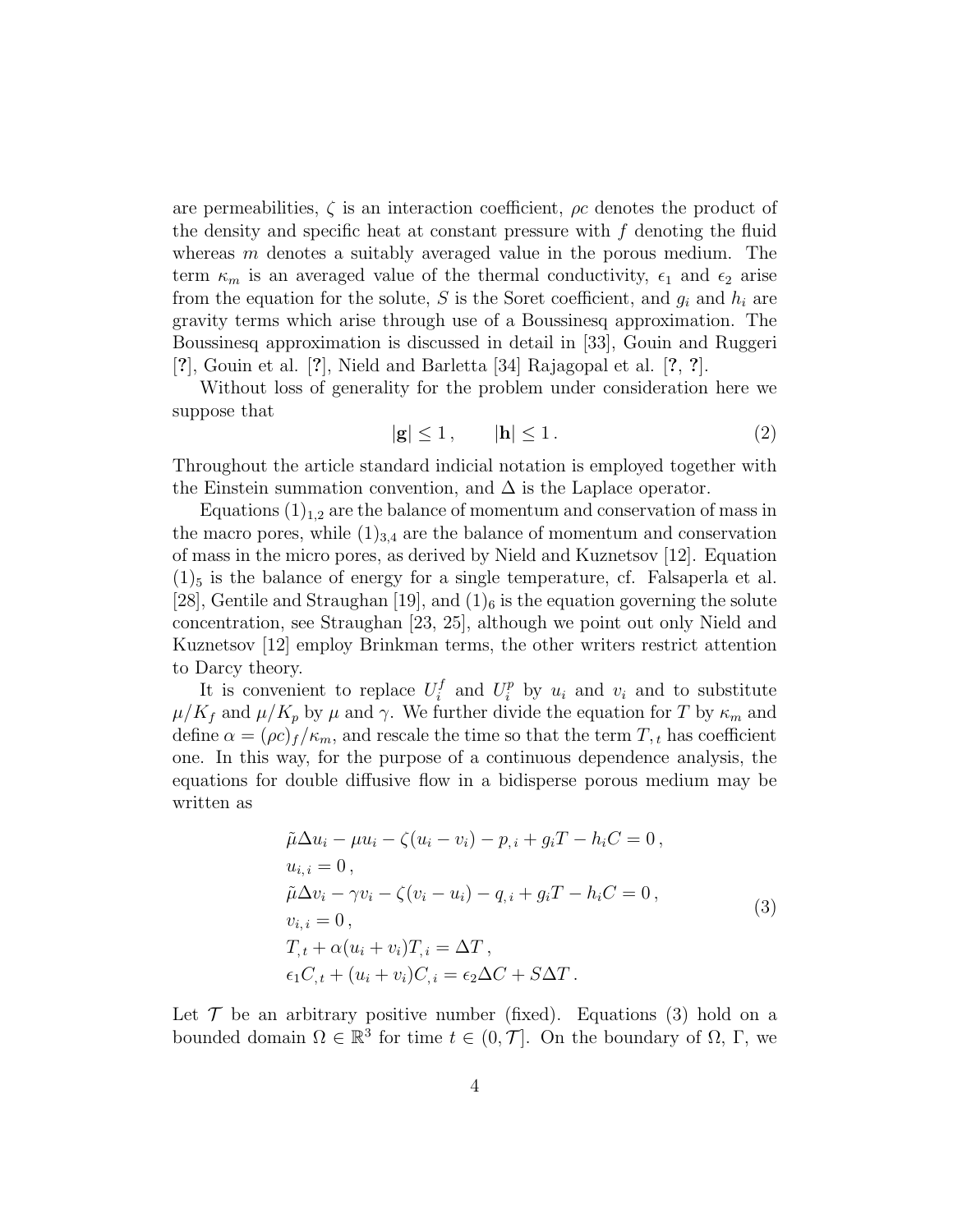suppose that

$$
u_i = 0, \qquad v_i = 0, \qquad \mathbf{x} \in \Gamma, \ t \in (0, \mathcal{T}], \tag{4}
$$

while the temperature and concentration satisfy the general boundary conditions

$$
\frac{\partial T}{\partial n} = -L(T - T_a), \qquad \mathbf{x} \in \Gamma, \ t \in (0, \mathcal{T}], \tag{5}
$$

and

$$
\frac{\partial C}{\partial n} = -M(C - C_a), \qquad \mathbf{x} \in \Gamma, \ t \in (0, \mathcal{T}], \tag{6}
$$

The coefficients L and M are given, and  $T_a$  and  $C_a$  are known ambient values. The derivative with respect to  $n$  is the unit outward normal derivative. Conditions (5) and (6) correspond to the boundary conditions employed by Nield and Kuznetsov [13] for a single porosity material.

The initial conditions are

$$
T(\mathbf{x},0) = T_0(\mathbf{x}), \qquad C(\mathbf{x},0) = C_0(\mathbf{x}), \qquad \mathbf{x} \in \Omega.
$$
 (7)

Our goal is to derive continuous dependence results on the Soret coefficient S, together with dependence on the boundary coefficients L and M.

# 3 A priori estimates

In this section we derive a priori estimates on the temperature  $T$ , and on the salt concentration  $C$ , these estimates being essential for continuous dependence.

Let  $\|\cdot\|$  and  $(\cdot, \cdot)$  denote the norm and inner product on  $L^2(\Omega)$  and let  $\|\cdot\|_4$  denote the norm on  $L^4(\Omega)$ .

The first estimate proceeds by multiplying  $(3)_5$  by T and integrating over  $\Omega$ . After using the boundary conditions (4) and (5) and integrating by parts one may arrive at

$$
\frac{d}{dt}\frac{1}{2}||T||^2 + ||\nabla T||^2 + L \oint_{\Gamma} T(T - T_a)dA = 0.
$$

Use the arithmetic-geometric mean inequality on the term involving  $TT_a$  to find

$$
\frac{d}{dt}\frac{1}{2}||T||^2 + ||\nabla T||^2 + \frac{L}{2}\oint_{\Gamma} T^2 dA \le \frac{L}{2}\oint_{\Gamma} T_a^2 dA.
$$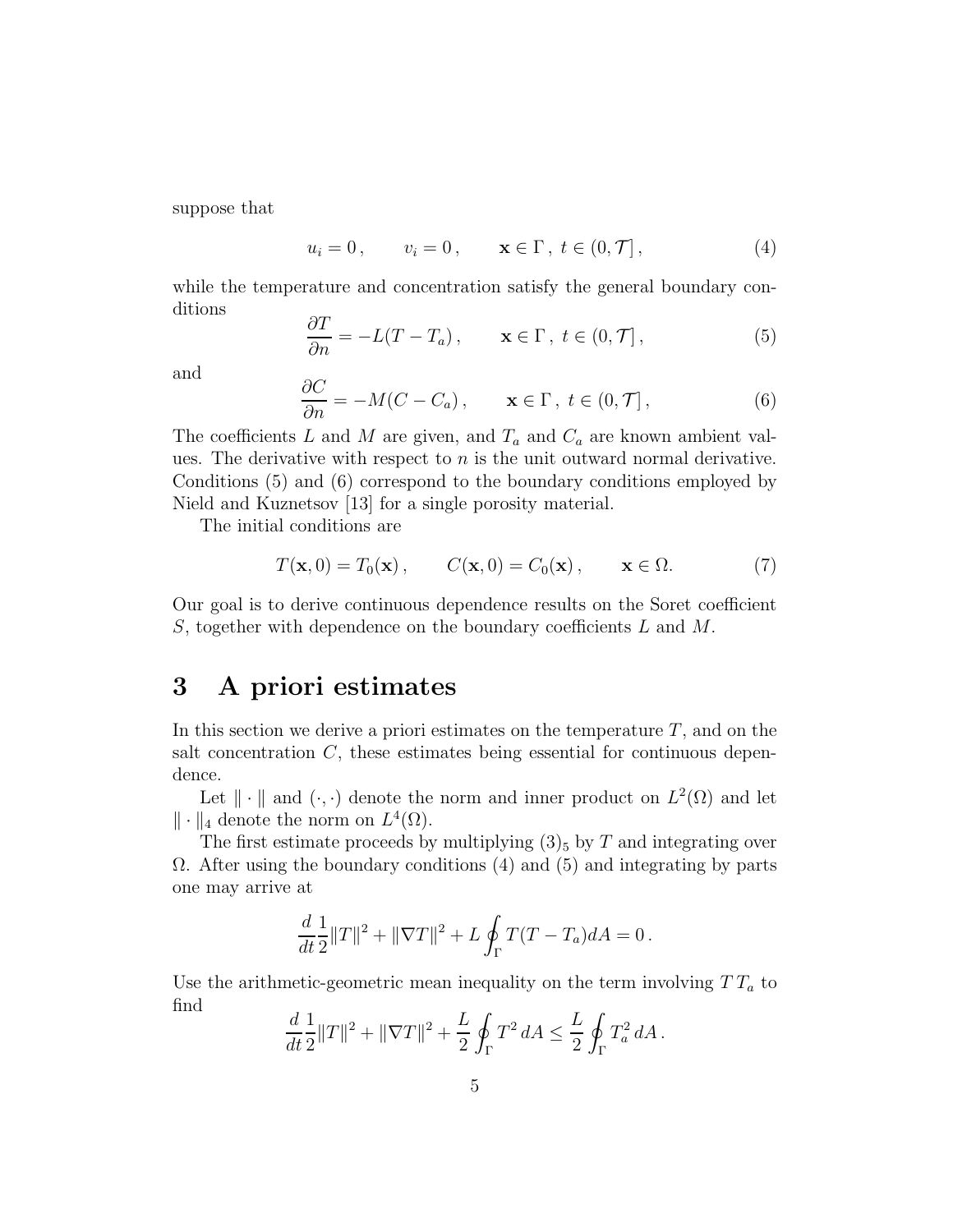Upon integration of this inequality we obtain our first a priori estimate,

$$
||T||^2 + 2\int_0^t ||\nabla T||^2 ds + L \int_0^t \oint_{\Gamma} T^2 dA ds \le D_1(t), \tag{8}
$$

where  $D_1(t)$  is the data term

$$
D_1(t) = ||T_0||^2 + L \int_0^t \oint_{\Gamma} T_a^2 dA ds.
$$

Next, we multiply  $(3)_5$  by  $T^3$  and integrate over  $\Omega$ . After integration by parts and use of (4) and (5) one finds

$$
\frac{d}{dt}\frac{1}{4}\|T\|_4^4+3\int_{\Omega}T^2T_{,i}T_{,i}\,dx+L\oint_{\Gamma}T^4dA=L\oint_{\Gamma}T^3T_a\,dA\,.
$$

Employ Young's inequality in the form  $T^3T_a \leq T^4/2 + 27T_a^4/32$  to obtain

$$
\frac{d}{dt}\frac{1}{4}\|T\|_4^4 + 3\int_{\Omega}T^2T_{,i}T_{,i}\,dx + \frac{L}{2}\oint_{\Gamma}T^4dA = \frac{27}{32}L\oint_{\Gamma}T_a^4\,dA\,.
$$

Upon integration this furnishes the a priori bound

$$
||T||_4^4 + 12\int_0^t \int_{\Omega} T^2 |\nabla T|^2 \, dx \, ds + 2L \int_0^t \oint_{\Gamma} T^4 \, dA \, ds \le D_2(t) \,,\tag{9}
$$

where the data term  $D_2(T)$  is given by

$$
D_2(t) = ||T_0||_4^4 + \frac{27L}{8} \int_0^t \oint_{\Gamma} T_a^4 dA ds.
$$

To derive the next a priori bound we multiply  $(3)_6$  by C and integrate over Ω. After integration by parts and simultaneously employing (4)–(6) one may see that

$$
\frac{d}{dt}\frac{\epsilon_1}{2}||C||^2 + \epsilon_2||\nabla C||^2 + \epsilon_2 M \oint_{\Gamma} C^2 dA =
$$
\n
$$
= \epsilon_2 M \oint_{\Gamma} CC_a dA - S(\nabla C, \nabla T) - SL \oint_{\Gamma} CT dA + SL \oint_{\Gamma} CT_a da.
$$

We now employ the arithmetic-geometric mean inequality on the terms on the right to arrive at

$$
\frac{\epsilon_1}{2}\frac{d}{dt}\|C\|^2 + \frac{\epsilon_2}{2}\|\nabla C\|^2 + \frac{M\epsilon_2}{2}\oint_{\Gamma} C^2 dA \le
$$
\n
$$
\leq M\epsilon_2 \oint_{\Gamma} C_a^2 dA + \frac{2S^2L^2}{M\epsilon_2} \oint_{\Gamma} T_a^2 dA + \frac{S^2}{2\epsilon_2} \|\nabla T\|^2 + \frac{2S^2L}{M\epsilon_2} \oint_{\Gamma} T^2 dA.
$$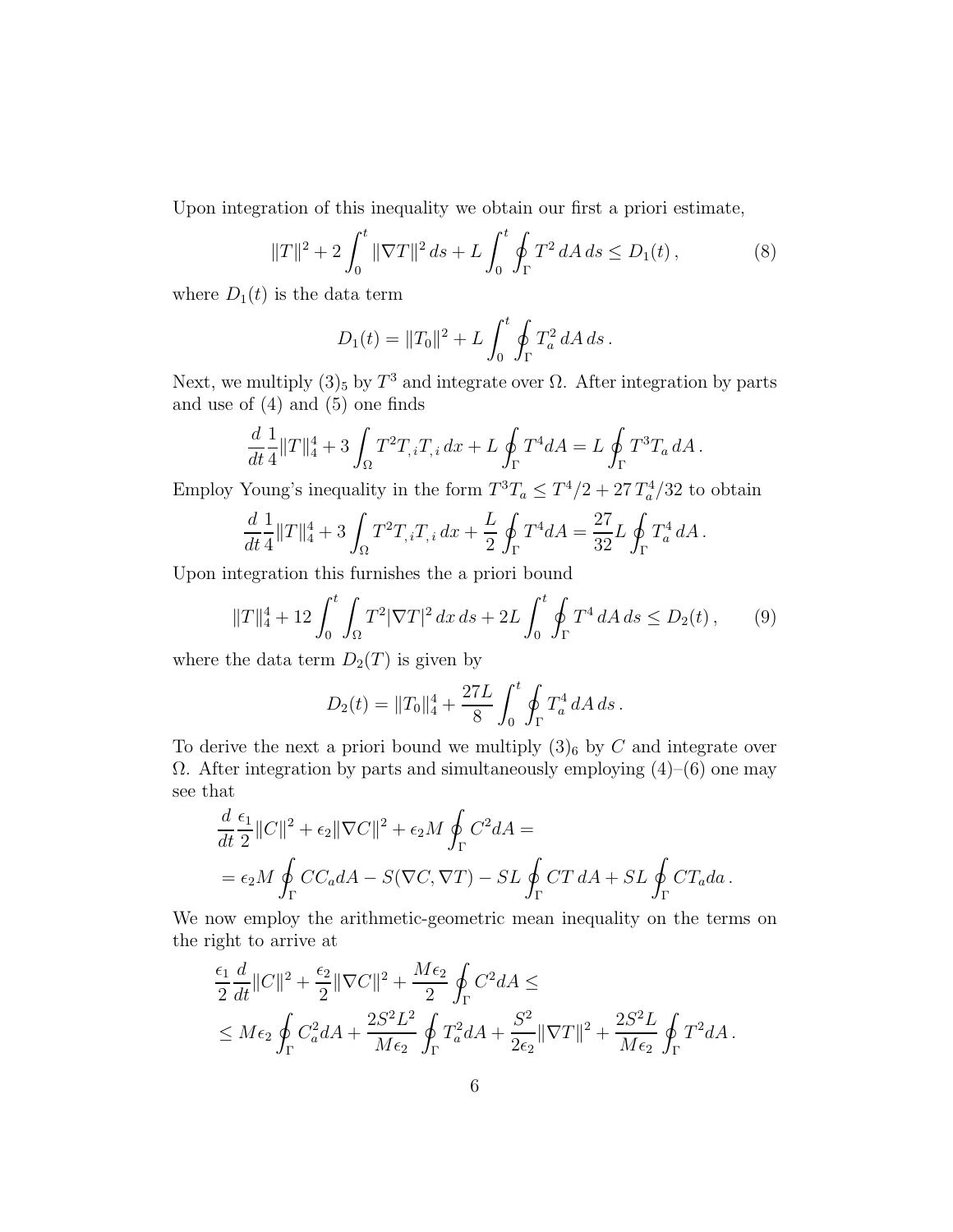This inequality is now integrated in time and we add to this a suitable multiple of inequality (8), this multiple we call  $\omega$ . In this way, for a constant  $\omega$ given by

$$
\omega = \max \left\{ \frac{S^2}{2\epsilon_2}, \, \frac{4S^2L}{M\epsilon_2} \right\}
$$

we may derive the third a priori estimate

$$
\epsilon_1 \|C\|^2 + \epsilon_2 \int_0^t \|\nabla C\|^2 \, ds + M\epsilon_2 \int_0^t \oint_{\Gamma} C^2 \, dA \, ds \le D_3(t) \,,\tag{10}
$$

where the data term  $D_3$  is given by

$$
D_3(t) = 2M\epsilon_2 \int_0^t \oint_{\Gamma} C_a^2 dA ds + \epsilon_1 ||C_0||^2 + \frac{4S^2L^2}{M\epsilon_2} \int_0^t \oint_{\Gamma} T_a^2 dA ds.
$$

The constant  $\omega$  has to be large enough that it ensures the terms in  $\int_0^t \|\nabla T\|^2 ds$ and  $\int_0^t \oint_{\Gamma} T^2 dA \, ds$  in (8) dominate the equivalent terms on the right of the inequality which arises.

# 4 Continuous dependence

Denote the boundary-initial problem consisting of equations (3) together with conditions (4)–(7) by  $\mathcal{P}$ . Let  $\{u_i^1\}$  $\{a_i^1, v_i^1, p_1, q_1, T_1, C_1\}$  be a solution of  $P$  with initial data  $T_0$ ,  $C_0$  and values of the coefficients L, M and S being  $L_1$ ,  $M_1$ ,  $S_1$ . Let  $\{u_i^2\}$  $\{a_i^2, v_i^2, p_2, q_2, T_2, C_2\}$  be another solution to  $P$  with the same initial data but now the values for the boundary and Soret coefficients  $L, M$  and  $S$ are  $L_2$ ,  $M_2$ ,  $S_2$ . Define the difference variables  $\{\omega_i, r_i, \pi^f, \pi^p, \theta, \phi\}$  and l, m, s by

$$
w_i = u_i^1 - u_i^2, \quad r_i = v_i^1 - v_i^2, \quad \pi^f = p_1 - p_2,
$$
  
\n
$$
\pi^p = q_1 - q_2, \quad \theta = T_1 - T_2, \quad \phi = C_1 - C_2,
$$
  
\n
$$
l = L_1 - L_2, \quad m = M_1 - M_2, \quad s = S_1 - S_2.
$$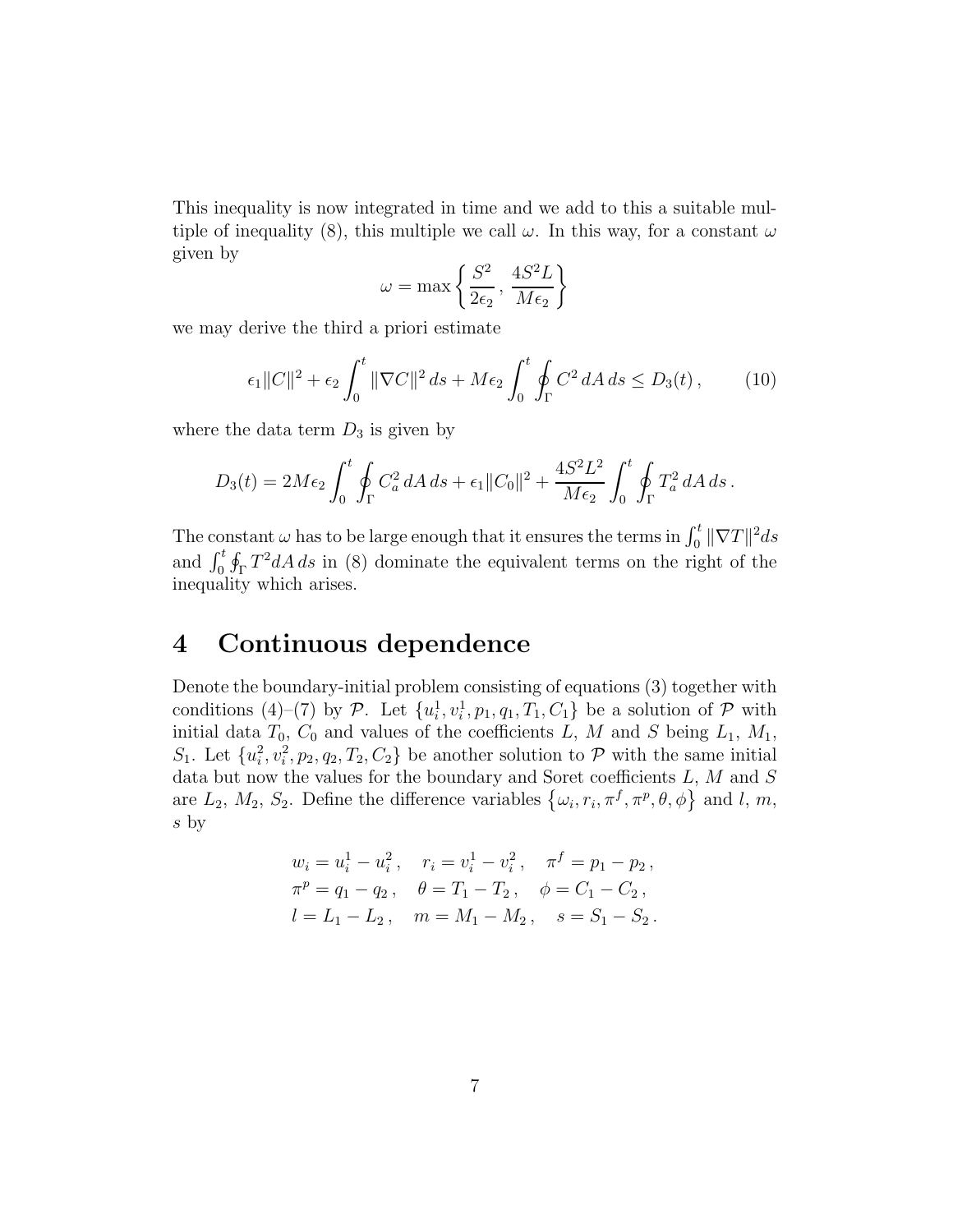The boundary-initial value problem for the difference solution may be written as

$$
0 = \tilde{\mu}\Delta w_i - \mu w_i - \zeta(w_i - r_i) - \pi_{,i}^f + g_i\theta - h_i\phi,
$$
  
\n
$$
w_{i,i} = 0,
$$
  
\n
$$
0 = \tilde{\mu}\Delta r_i - \gamma r_i - \zeta(r_i - w_i) - \pi_{,i}^p + g_i\theta - h_i\phi,
$$
  
\n
$$
r_{i,i} = 0,
$$
  
\n
$$
\theta_{,t} + \alpha(w_i + r_i)T_{1,i} + \alpha(u_i^2 + v_i^2)\theta_{,i} = \Delta\theta,
$$
  
\n
$$
\epsilon_1\phi_{,t} + (w_i + r_i)C_{1,i} + (u_i^2 + v_i^2)\phi_{,i} = \epsilon_2\Delta\phi + s\Delta T_1 + S_2\Delta\theta,
$$
\n(11)

together with the boundary and initial conditions,

$$
w_i = 0, \t r_i = 0, \t \mathbf{x} \in \Gamma,
$$
  
\n
$$
\frac{\partial \theta}{\partial n} = -L_1 \theta - T_2 l + T_a l, \t \mathbf{x} \in \Gamma,
$$
  
\n
$$
\frac{\partial \phi}{\partial n} = -M_1 \phi - C_2 m + C_a m, \t \mathbf{x} \in \Gamma,
$$
  
\n(12)

and

$$
\theta(\mathbf{x},0) = 0, \qquad \phi(\mathbf{x},0) = 0, \qquad \mathbf{x} \in \Omega. \tag{13}
$$

To establish continuous dependence we multiply  $(11)$  <sub>1</sub> by  $w_i$  and integrate over Ω, and we then multiply  $(11)_3$  by  $r_i$  and integrate over Ω. After integration by parts and use of the boundary conditions we may add the results to obtain

$$
\tilde{\mu} \|\nabla \mathbf{w}\|^2 + \tilde{\mu} \|\nabla \mathbf{r}\|^2 + \mu \|\mathbf{w}\|^2 + \gamma \|\mathbf{r}\|^2 + \zeta \|\mathbf{w} - \mathbf{r}\|^2 = (g_i \theta, w_i + r_i) - (h_i \phi, w_i + r_i).
$$

Next, let  $k = \mu^{-1} + \gamma^{-1}$  and then use the arithmetic-geometric mean inequality on the right together with the bounds on  $g_i$  and  $h_i$  to find

$$
\frac{1}{2} \left( \mu \|\mathbf{w}\|^2 + \gamma \|\mathbf{r}\|^2 \right) + \zeta \|\mathbf{w} - \mathbf{r}\|^2 + \tilde{\mu} \left( \|\nabla \mathbf{w}\|^2 + \|\nabla \mathbf{r}\|^2 \right) \le k \left( \|\theta\|^2 + \|\phi\|^2 \right)
$$
\n(14)

Now, multiply (11)<sub>5</sub> by θ and integrate over  $Ω$ . After integration by parts and use of the boundary conditions one may arrive at

$$
\frac{d}{dt}\frac{1}{2}\|\theta\|^2 + \|\nabla\theta\|^2 + L_1 \oint_{\Gamma} \theta^2 dA = \alpha \int_{\Omega} w_i T_1 \theta_{,i} dx \n+ \alpha \int_{\Omega} r_i T_1 \theta_{,i} dx - l \oint_{\Gamma} T_2 \theta dA + l \oint_{\Gamma} T_a \theta dA.
$$
\n(15)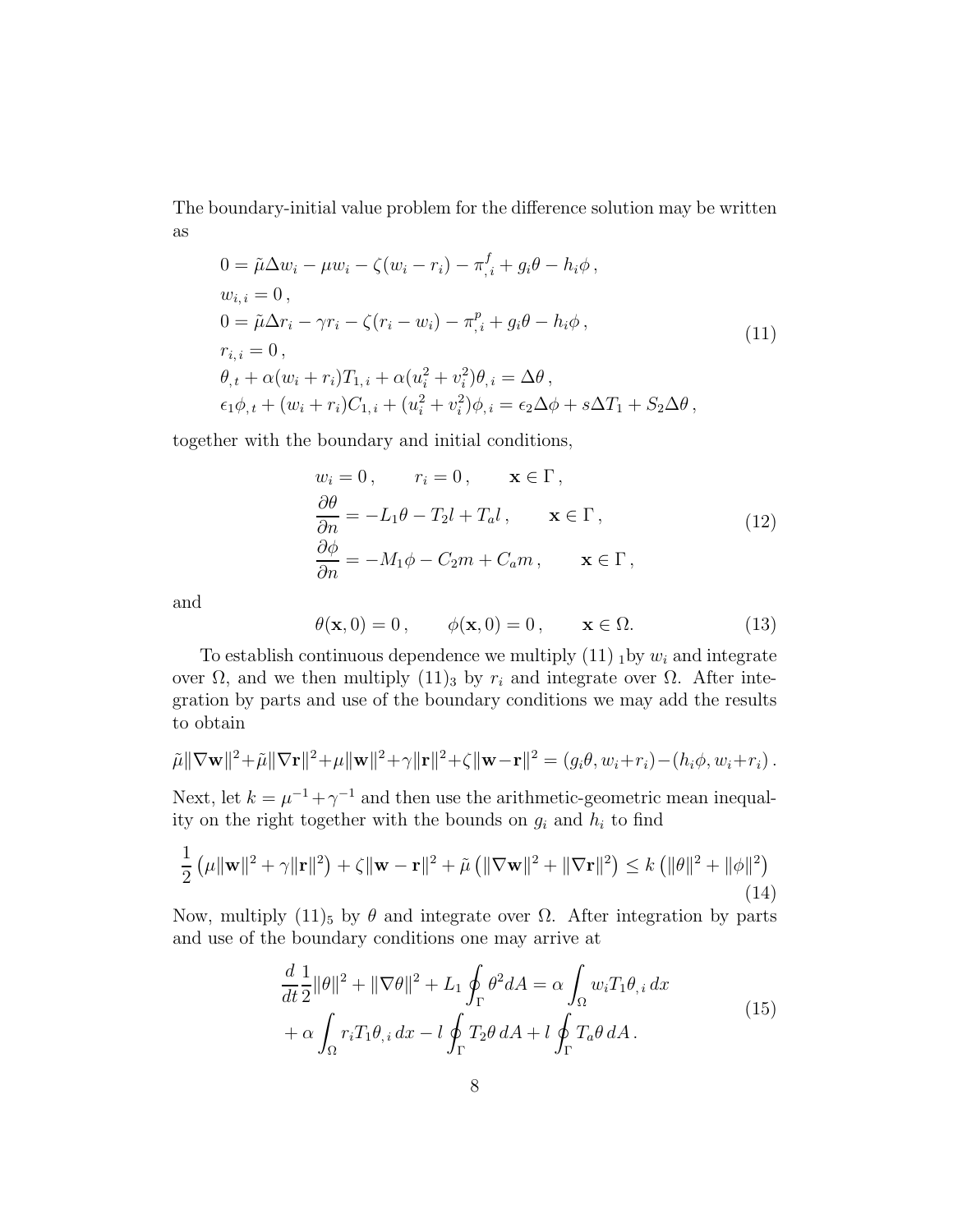We use the arithmetic-geometric mean inequality on the last two terms on the right. To handle the nonlinear terms we use the arithmetic-geometric mean inequality as follows

$$
\int_{\Omega} w_i T_1 \theta_{,i} dx \le \frac{1}{2\xi} \int_{\Omega} |\mathbf{w}|^2 |T_1|^2 dx + \frac{\xi}{2} ||\nabla \theta||^2,
$$
\n(16)

for  $\xi > 0$  at our disposal. Then use the Cauchy-Schwarz inequality followed by the Sobolev inequality  $\|\mathbf{w}\|_4 \leq c_1 \|\nabla \mathbf{w}\|$  to see that

$$
\int_{\Omega} |\mathbf{w}|^2 |T_1|^2 dx \leq \|\mathbf{w}\|_4^2 \|T_1\|_4^2 \leq c_1^2 \|\nabla \mathbf{w}\|^2 \|T_1\|_4^2.
$$

Upon using this in (16) we obtain

$$
\int_{\Omega} w_i T_1 \theta_{,i} \, dx \le \frac{c_1^2}{2\xi} \|\nabla \mathbf{w}\|^2 \|T_1\|_4^2 + \frac{\xi}{2} \|\nabla \theta\|^2. \tag{17}
$$

A similar inequality is derived for the  $r_i$  term, and then, setting  $\xi = 1/2$ , from (15) we easily obtain

$$
\frac{d}{dt} \|\theta\|^2 + \|\nabla\theta\|^2 + L_1 \oint_{\Gamma} \theta^2 dA \le 2\alpha^2 c_1^2 \|\nabla\mathbf{w}\|^2 \|T_1\|_4^2 \n+ 2\alpha^2 c_1^2 \|\nabla\mathbf{r}\|^2 \|T_1\|_4^2 + \frac{2}{L_1} l^2 \oint_{\Gamma} T_a^2 dA + \frac{2}{L_1} l^2 \oint_{\Gamma} T_2^2 dA.
$$
\n(18)

We now employ (14) in (18), integrate the result, and use (8) to arrive at

$$
\|\theta\|^2 + \int_0^t \|\nabla\theta\|^2 ds + L_1 \int_0^t \oint_\Gamma \theta^2 dA ds \le
$$
  

$$
\leq \frac{2\alpha^2 c_1^2 k}{\tilde{\mu}} \int_0^t \|T_1\|_4^2 \left(\|\theta\|^2 + \|\phi\|^2\right) ds
$$
  

$$
+ \frac{2}{L_1}l^2 \int_0^t \oint_\Gamma T_a^2 dA ds + \frac{2}{L_1 L_2}l^2 D_1(t).
$$
 (19)

To proceed we now multiply  $(11)_6$  by  $\phi$  and integrate over  $\Omega$ . After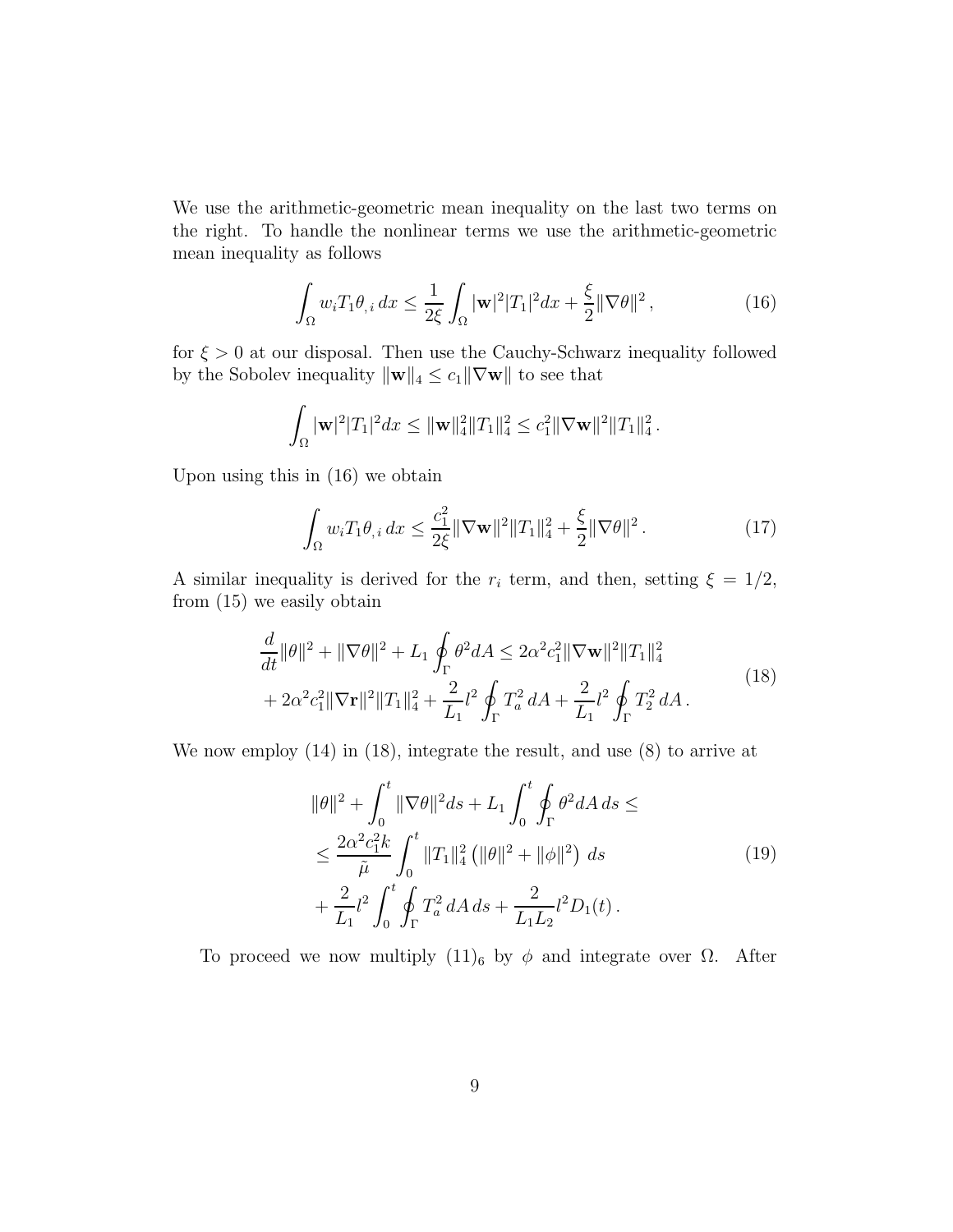integration by parts and use of the boundary conditions we derive

$$
\frac{\epsilon_1}{2} \frac{d}{dt} ||\phi||^2 + \epsilon_2 ||\nabla \phi||^2 + \epsilon_2 M_1 \oint_{\Gamma} \phi^2 dA = -\int_{\Omega} (w_i + r_i) \phi C_{1,i} dx
$$
  
\n
$$
- s(\nabla \phi, \nabla T_1) - m\epsilon_2 \oint_{\Gamma} C_2 \phi dA + m\epsilon_2 \oint_{\Gamma} C_a \phi dA - L_1 s \oint_{\Gamma} T_1 \phi dA
$$
  
\n
$$
+ L_1 s \oint_{\Gamma} T_a \phi dA - lS_2 \oint_{\Gamma} T_2 \phi dA + lS_2 \oint_{\Gamma} T_a \phi dA
$$
  
\n
$$
- S_2 L_1 \oint_{\Gamma} \phi \theta dA - S_2(\nabla \phi, \nabla \theta).
$$
\n(20)

The nonlinear terms are handled as follows. Firstly use the Cauchy-Schwarz inequality

$$
-\int_{\Omega} w_i \phi C_{1,i} dx \le ||\nabla C_1|| \left(\int_{\Omega} |\mathbf{w}|^2 \phi^2 dx\right)^{1/2} \le ||\nabla C_1|| \|\mathbf{w}\|_3 \|\phi\|_6 ,\qquad(21)
$$

where  $\|\cdot\|_p$  is the norm in  $L^p(\Omega)$ .

Now use the Cauchy-Schwarz inequality for w, namely

$$
\int_{\Omega} |\mathbf{w}|^3 dx \le V^{1/2} \left( \int_{\Omega} |\mathbf{w}|^6 dx \right)^{1/2},
$$

where V is the Lebesgue measure of  $\Omega$ . Hence, thanks to the Sobolev inequality

$$
\|\mathbf{w}\|_3 \leq V^{1/6} \|\mathbf{w}\|_6 \leq V^{1/6} c_1 \|\nabla \mathbf{w}\|.
$$

Now the Sobolev inequality is applied to  $\phi$  in the form

$$
\|\phi\|_6 \leq \hat{c}_2 \|\phi\|_{W^{1,2}} = \hat{c}_2 \left( \int_{\Omega} |\nabla \phi|^2 dx + \int_{\Omega} \phi^2 dx \right)^{1/2}
$$

The Poincaré inequality holds for a constant  $\lambda_1$  in the form

$$
\lambda_1 \int_{\Omega} \phi^2 dx \le \int_{\Omega} |\nabla \phi|^2 dx + \oint_{\Gamma} \phi^2 dA.
$$

Therefore

$$
\|\phi\|_6 \le c_2 \sqrt{\|\nabla \phi\|^2 + \oint_{\Gamma} \phi^2 dA} \tag{22}
$$

.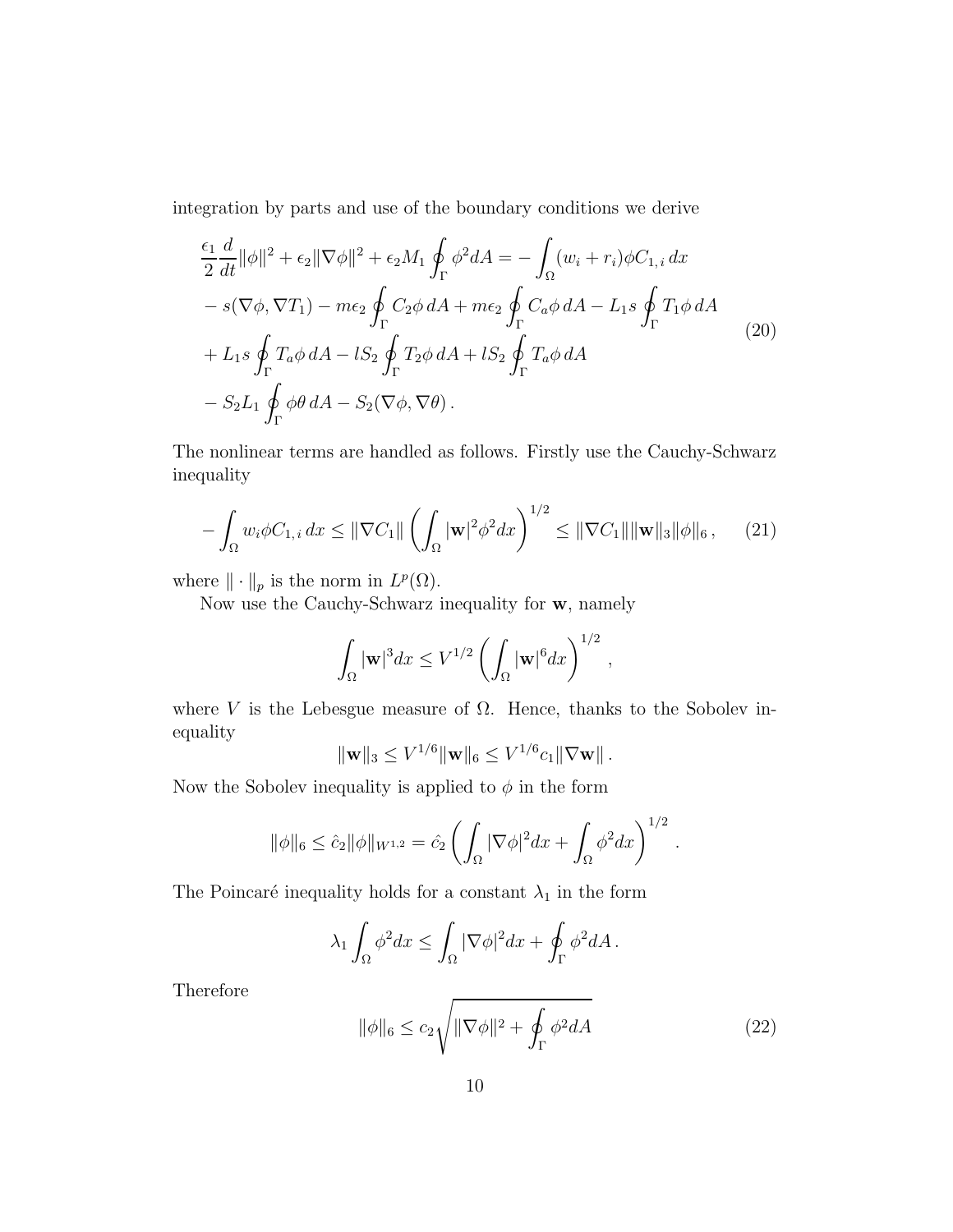where  $c_2 = \hat{c}_2 (1 + \lambda_1^{-1})^{1/2}$ .

Next, use (22) in (21) together with the estimate for  $\|\mathbf{w}\|_3$  followed by the arithmetic-geometric mean inequality,

$$
- \int_{\Omega} w_i \, \phi \, C_{1,i} \, dx \leq c_1 c_2 V^{1/6} \|\nabla C_1\| \|\nabla \mathbf{w}\| \sqrt{\|\nabla \phi\|^2 + \oint_{\Gamma} \phi^2 dA}
$$
  

$$
\leq \frac{c_1^2 c_2^2 V^{1/3}}{2\xi} \|\nabla C_1\|^2 \|\nabla \mathbf{w}\|^2 + \frac{\xi}{2} \left( \|\nabla \phi\|^2 + \oint_{\Gamma} \phi^2 dA \right)
$$

where  $\xi = ????$ . We now employ (14) to obtain

$$
-\int_{\Omega} w_i \, \phi \, C_{1,i} \, dx \leq \frac{c_1^2 \, c_2^2 \, V^{1/3} k}{2 \, \xi \tilde{\mu}} \left( \|\theta\|^2 + \|\phi\|^2 \right) \|\nabla C_1\|^2 + \frac{\xi}{2} \left( \|\nabla \phi\|^2 + \oint_{\Gamma} \phi^2 dA \right) . \tag{23}
$$

A similar inequality is derived for the  $r_i$  term. Then (23) and the analogous inequality for the  $r_i$  term are employed in (20). After use of the arithmeticgeometric inequality together with  $(8)$ – $(10)$  we integrate  $(20)$  and obtain

$$
\|\phi\|^{2} + \frac{\epsilon_{2}}{\epsilon_{1}} \int_{0}^{t} \|\nabla\phi\|^{2} ds + M_{1} \frac{\epsilon_{2}}{\epsilon_{1}} \int_{0}^{t} \oint_{\Gamma} \phi^{2} dA \le
$$
  
\n
$$
\delta \int_{0}^{t} (\|\theta\|^{2} + \|\phi\|^{2}) \|\nabla C_{1}\|^{2} ds + m^{2} D_{4}(t) + l^{2} D_{5}(t) + s^{2} D_{6}(t) + \frac{S_{2} L_{1} \gamma_{8}}{\epsilon_{1}} \int_{0}^{t} \oint_{\Gamma} \theta^{2} dA ds + \frac{S_{2} \gamma_{7}}{\epsilon_{1}} \int_{0}^{t} \|\nabla\theta\|^{2} ds,
$$
\n(24)

where  $\delta = 4c_1^2c_2^2V^{1/3}k/\epsilon_1\tilde{\mu}$ , and  $\gamma_7, \gamma_8 > 0$  are at our disposal, and  $D_4$ - $D_6$  are the data terms

$$
D_4(t) = \frac{D_3(t)}{M_2 \epsilon_1 \gamma_1} + \frac{\epsilon_2}{\epsilon_1 \gamma_2} \int_0^t \oint_{\Gamma} C_a^2 dA \, ds \,,
$$
  
\n
$$
D_5(t) = \frac{S_2}{\epsilon_1 \gamma_5 L_2} D_1(t) + \frac{S_2}{\epsilon_1 \gamma_6} \int_0^t \oint_{\Gamma} T_a^2 dA \, ds \,,
$$
  
\n
$$
D_6(t) = \frac{D_1(t)}{\epsilon_1 \gamma_3} + \frac{L_1}{\epsilon_1 \gamma_4} \int_0^t \oint_{\Gamma} T_a^2 dA \, ds + \frac{D_1(t)}{2 \gamma_9 \epsilon_1} \,,
$$
\n(25)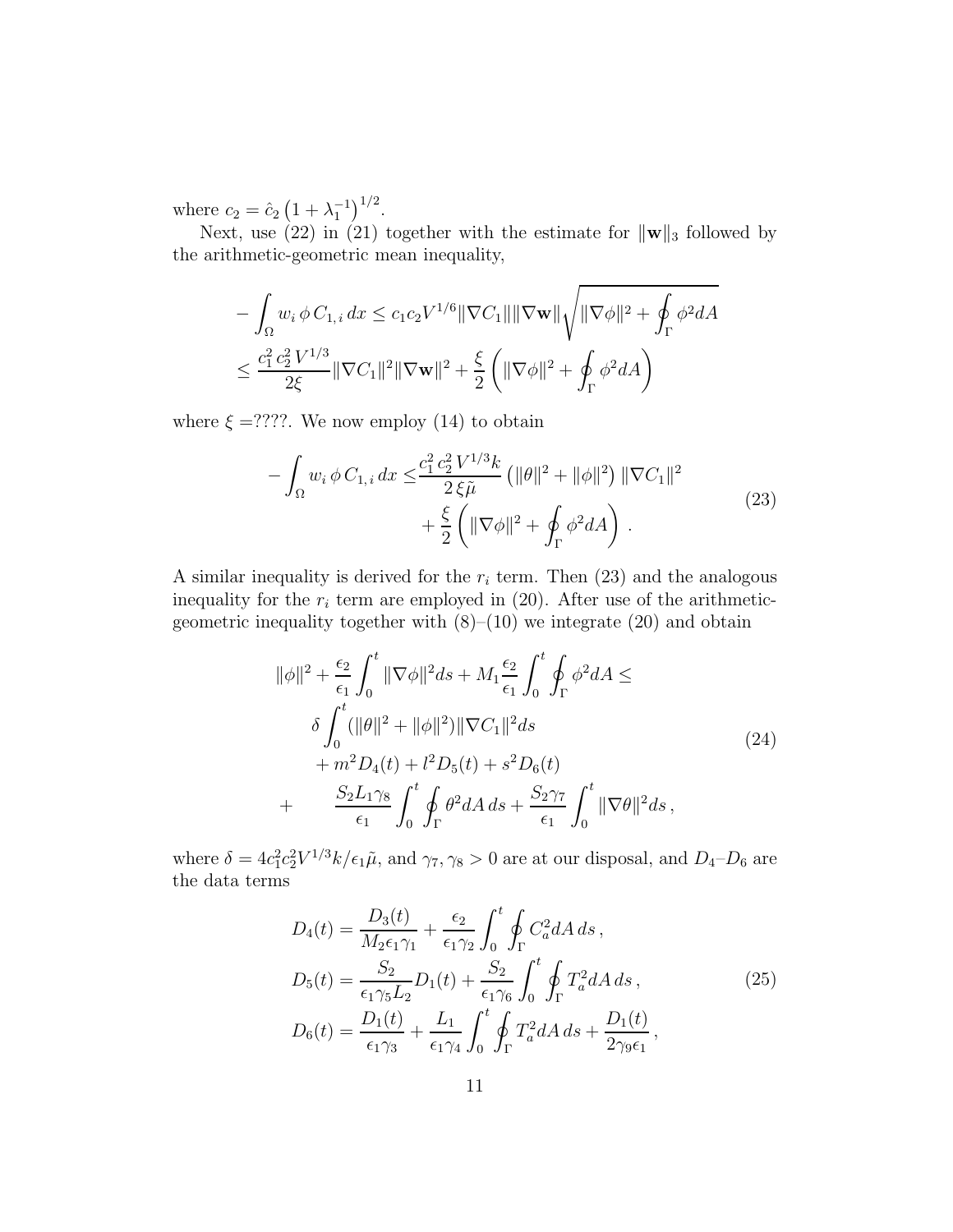for  $\gamma_1, \gamma_2, \gamma_5, \gamma_6, \gamma_3, \gamma_4, \gamma_9 > 0$  to be selected opportunely.

For a constant  $A > 0$  we now form  $A(19) + (24)$ . After a judicious choice of coefficients, namely

$$
\gamma_1 = \gamma_2 = \frac{\epsilon_1 M_1}{14 \epsilon_2}, \quad \gamma_3 = \gamma_4 = \frac{\epsilon_1 M_1}{14 L_1}, \quad \gamma_5 = \gamma_6 = \frac{\epsilon_1 M_1}{14 S_2}, \n\gamma_7 = \frac{4 S_2}{\epsilon_2}, \quad \gamma_8 = \frac{14 S_2 L_1}{\epsilon_1 M_1} \quad \text{and} \quad \gamma_9 = \frac{\epsilon_2}{2},
$$
\n(26)

we derive the inequality

$$
\|\phi\|^{2} + \|\theta\|^{2} + \frac{\epsilon_{2}}{\epsilon_{1}} \int_{0}^{t} \|\nabla\phi\|^{2} ds + M_{1} \frac{\epsilon_{2}}{\epsilon_{1}} \int_{0}^{t} \oint_{\Gamma} \phi^{2} dA ds
$$
  
+ 
$$
\frac{1}{2} \int_{0}^{t} \|\nabla\theta\|^{2} ds + \frac{L_{1}}{2} \int_{0}^{t} \oint_{\Gamma} \theta^{2} dA ds \le D_{4}(t) m^{2}
$$
  
+ 
$$
D_{7}(t)l^{2} + D_{6}(t)s^{2} + \int_{0}^{t} \left(\|\theta\|^{2} + \|\phi\|^{2}\right) \chi(s) ds,
$$
 (27)

where  $D_7(t)$  is a data term,

$$
D_7(t) = D_5(t) + \frac{2}{L_1 L_2} D_1(t) + \frac{2}{L_1} \int_0^t \oint_{\Gamma} T_a^2 dA \, ds \,,
$$

and where

$$
\chi(s) = \delta \|\nabla C_1\|^2 + \frac{\alpha^2 c_1^2 k}{\tilde{\mu}} \|T_1\|_4^2.
$$

Observe that the data terms  $D_1, \ldots, D_7$ , involve  $||T_0||^2$ ,  $||C_0||^2$ ,  $||T_0||_4^4$ ,  $\int_0^t \oint_{\Gamma} T_a^2 dA ds$ ,  $\int_0^t \oint_{\Gamma} T_a^4 dA ds$ ,  $\int_0^t \oint_{\Gamma} C_a^2 dA ds$ . Thus since  $t \in [0, \mathcal{T})$  we may replace  $D_4, D_6$ and  $D_7$  by the constants  $\bar{D}_4 = D_4(\mathcal{T}), \ \bar{D}_6 = D_6(\mathcal{T}), \ \bar{D}_7 = D_7(\mathcal{T}).$  Then using Gronwall's inequality, see e.g. [48], we derive

$$
\|\phi(t)\|^2 + \|\theta(t)\|^2 \le K(\bar{D}_4 m^2 + \bar{D}_7 l^2 + \bar{D}_6 s^2),\tag{28}
$$

where the data constant  $K$  has form

$$
K = 1 + \int_0^T \chi(t) \exp\left(\int_0^t \chi(s)ds\right) dt.
$$

We note that  $||T_1||_4^4 \le D_2(t)$  and  $\int_0^t ||\nabla C_1||^2 ds \le D_3(t)$ , and so K is a data term.

Inequality (28) demonstrates continuous dependence of a solution to  $\mathcal P$ upon the boundary parameters  $L$  and  $M$  and upon the Soret coefficient  $S$ . Upon employingi eqref25 and (28) one may also obtain a continuous dependence estimate for  $\int_0^t \|\nabla \phi\|^2 ds$ ,  $\int_0^t \oint \phi^2 dA ds$ ,  $\int_0^t \|\nabla \theta\|^2 ds$  and  $\int_0^t \oint \theta^2 dA ds$ .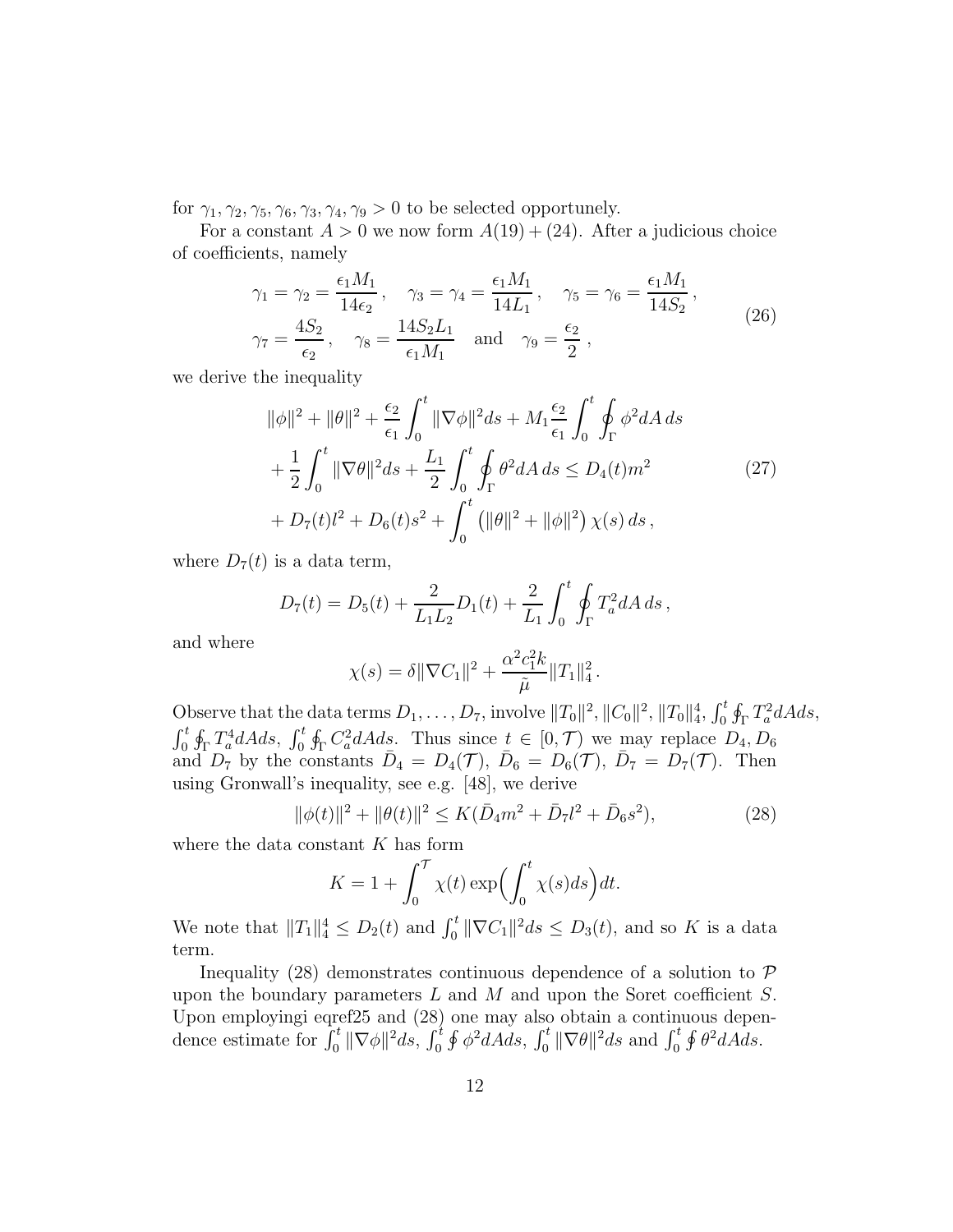# References

- [1] Enterría, M., Suárez-García, F., Martínez-Alonso, A. and Tascón, J. M.D. 2014 Preparation of hierarchical micro-mesoporous aluminosilicate composites by simple Y zeolite/MCM-48 silica assembly. Journal of Alloys and Compounds, 583, 60–69. (https://doi.org/10.1016/j.jallcom.2013.08.137)
- [2] Huang, Y. G., Shiota, Y., Wu, M. Y., Su, S. Q., Yao, Z. S., Kang, S., Kanegawa, S., Li, G. L., Wu, S. Q., Kamachi, T., Yoshizawa, K., Ariga, K., Hong, M. C. and Sato, O. 2016 Superior thermoelasticity and shapememory nanopores in a porous supramolecular organic framework. Nat. Commun., 7, 11564. (https://doi.org/10.1038/ncomms11564)
- [3] Ly, H. B., Droumaguet, B. L., Monchiet, V. and Grande, D. 2015 Facile fabrication of doubly porous polymeric materials with controlled nano- and macro-porosity. Polymer, 78, 13–21. (https://doi.org/10.1016/j.polymer.2015.09.048)
- [4] Borja, R. L., Liu, X., White, J. A. 2012 Multiphysics hillslope processes triggering landslides. Acta Geotechnica 7, 261–269. (http://dx.doi.org/10.1007/s11440-012-0175-6)
- [5] Scotto di Santolo, A. and Evangelista, A. 2008 Calibration of a rheological model for debris flow hazard mitigation in the Campania region, in book, Landslides and engineered slopes. From the past to the future, editors Chen, Z. and Zhang, J. M. and Ho, K. and Wu, F. Q. and Li, Z. K., Taylor and Francis, London, 913–919. (https://doi.org/10.1007/s11069- 008-9334-3)
- [6] Hooman, K. and Maas, U. 2014 Theoretical analysis of coal stockpile self- heating. Fire Saf. J., 67, 107–112. (https://doi.org/10.1016/j.firesaf.2014.05.011)
- [7] Haws, N. W., Rao, P. S. C., Simunek, J. and Poyer, I. C. 2005 Singleporosity and dual-porosity modeling of water flow and solute transport in subsurface-drained fields using effective field-scale parameters.  $J. H_y$ drol., **313**, 257–273. (https://doi.org/10.1016/j.jhydrol.2005.03.035)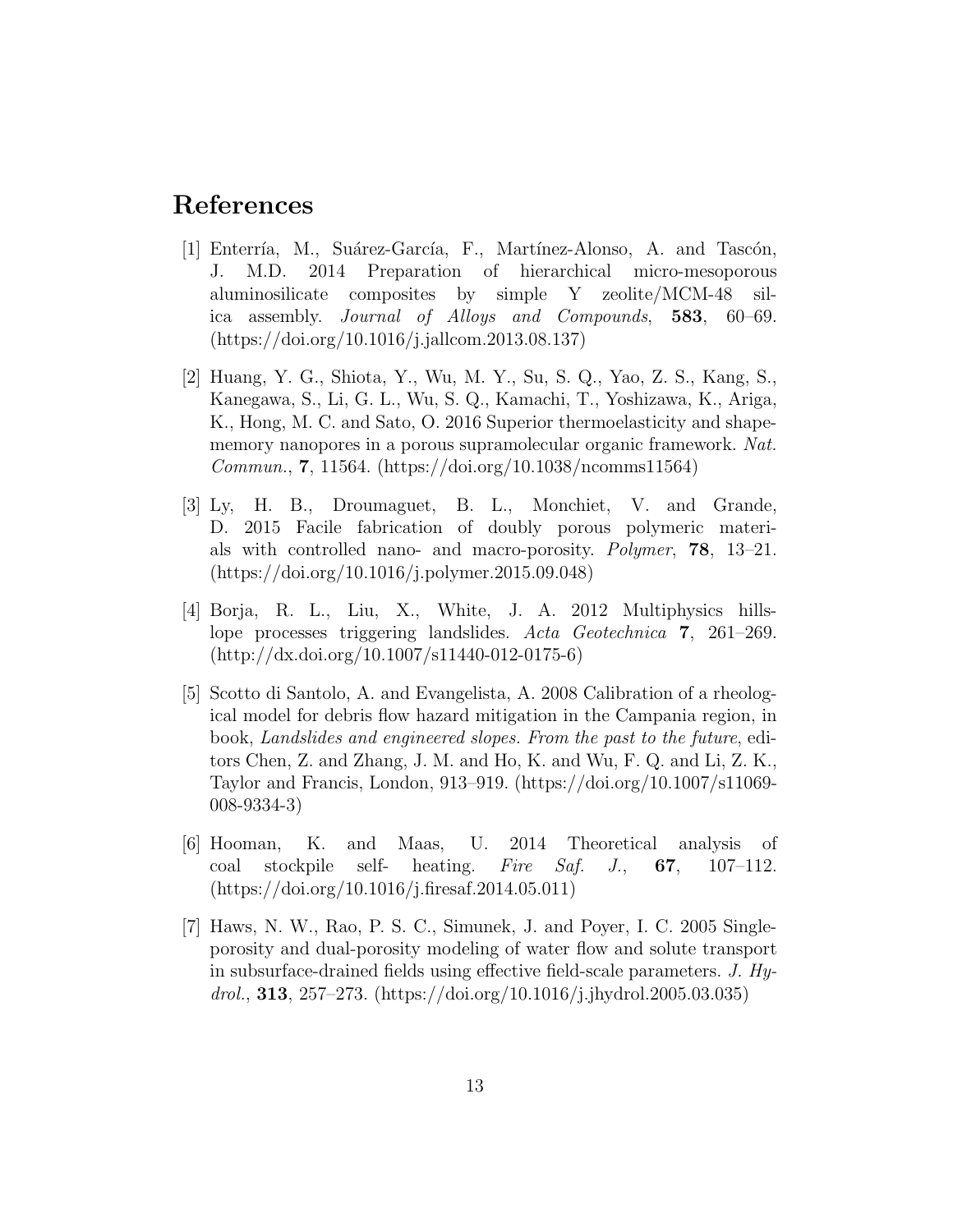- [8] Jensen, M. B., Cederkvist, K., Bjerager, P. and Holm, P. E. 2011 Dual Porosity Filtration for treatment of stormwater runoff: first proof of concept from Copenhagen pilot plant. Water Sci. Technol., **64(7)** 1547– 1557. (https://dx.doi.org/10.2166/wst.2011.186)
- [9] Ghasemizadeh, R., Hellweger, F., Butscher, C., Padilla, I., Vesper, D., Field, M. and Alshawabkeh, A. 2012 Review:groundwater flow and transport modeling of karst aquifers, with particular reference to the North Coast Limestone aquifer system of Puerto Rico. Hydrogeol. J. 313, 1441–1461. (https://doi.org/10.1007/s10040-012-0897-4)
- [10] Fretwell, B. A., Burgess, W. G., Barker, J. A. and Jefferies, N. L. 2005 Redistribution of contaminants by a fluctuating water table in a micro-porous, double-porosity aquifer: Field observations and model simulations. Journal of Contaminant Hydrology 78, 27–52 (https://doi.org/10.1016/j.jconhyd.2005.02.004
- [11] Nield, D. A. 2016 A Note on the Modelling of Bidisperse Porous Media, Trans. Porous Med. 111, 517–520- (https://doi.org/10.1007/s11242- 015-0607-5)
- [12] Nield DA, Kuznetsov AV. 2006. The onset of convection in a bidisperse porous medium. Int. J. Heat Mass Transfer 49, 3068-3074. (https://doi.org/10.1016/j.ijheatmasstransfer.2006.02.008)
- [13] Nield DA, Kuznetsov AV. 2016. Do Isoflux Boundary Conditions Inhibit Oscillatory Double-Diffusive Convection? Transp. Porous Media 112, 609–618. (https://doi.org/10.1007/s11242-016-0666-2)
- [14] Gelet, R., Loret, B., Khalili,N. 2012 Borehole stability analysis in a thermoporoelastic dual-porosity medium. Int. J. Rock Mech. Mining Sci. 50, 65–76. (https://doi.org/10.1016/j.ijrmms.2011.12.003)
- [15] Kim, S., Hosseini, S. A. 2015 Hydro thermo mechanical analysis during injection of cold fluid into a geologic formation. Int. J. Rock Mech. Mining Sci. 77, 220–236. (https://doi.org/10.1016/j.ijrmms.2015.04.010)
- [16] Rees, D., Bassom, A., and Siddheshwar, P. 2008 Local thermal non-equilibrium effects arising from the injection of a hot fluid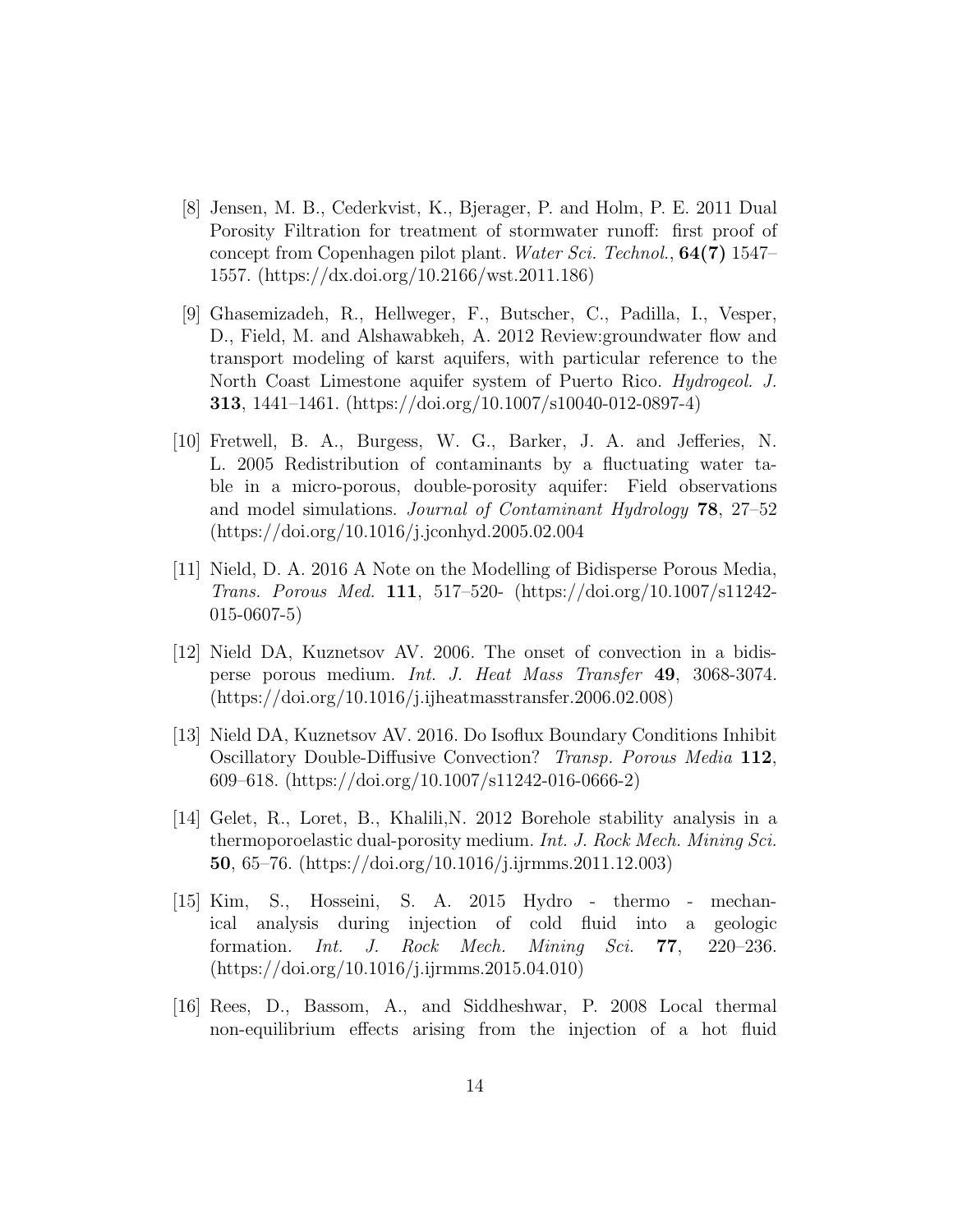into a porous medium. Journal of Fluid Mechanics, 594, 379–398. (https://doi.org/10.1017/S0022112007008890)

- [17] Falsaperla P., Mulone G. and Straughan B. 2016 Bidispersiveinclined convection. Proc. Roy. Soc. London A 472, 20160480. (https://doi.org/10.1098/rspa.2016.0480)
- [18] Franchi, F., Nibbi, R., Straughan, B. 2017 Continuous dependence on modelling for temperature-dependent bidispersive flow. Proc. R. Soc. A 473, 20170485. (https://doi.org/10.1098/rspa.2017.0485)
- [19] Gentile, M. and Straughan, B. 2017 Bidispersive thermal convection. Int. J. Heat Mass Transf. 114, 837–840. (https://doi.org/10.1016/j.ijheatmasstransfer.2017.06.095)
- [20] Gentile, M. and Straughan, B. 2017 Bidispersive vertical convection. Proc. R. Soc. A 473, 20170481. (https://doi.org/10.1098/rspa.2017.0481)
- [21] Gentile, M. and Straughan, B. 2013 Structural stability in resonant penetrative convection in a Forchheimer porous material. Nonlinear Analysis, Real World Applications 14, 397–401.
- [22] Straughan, B. 2018 Horizontally isotropic bidispersive thermal convection. *Proc. R. Soc. A*  $474$ , 20180018. (https://doi.org/10.1098/rspa.2018.0018)
- [23] Straughan, B. 2018 Bidispersive double diffusive convection. Int. J. Heat Mass Transf. 126, 504–508. (https://doi.org/10.1016/j.ijheatmasstransfer.2018.05.056)
- [24] Straughan, B. 2019 Horizontally isotropic double porosity convection. Proc. R. Soc. A 475, 20180672. (https://doi.org/10.1098/rspa.2018.0672)
- [25] Straughan, B. 2019 Effect of inertia on double diffusive bidispersive convection. Int. J. Heat Mass Transf. 129, 389–396. (https://doi.org/10.1016/j.ijheatmasstransfer.2018.09.090)
- [26] Straughan, B. 2019 Anisotropic bidispersive convection. Proc. R. Soc. A 475, 20190206.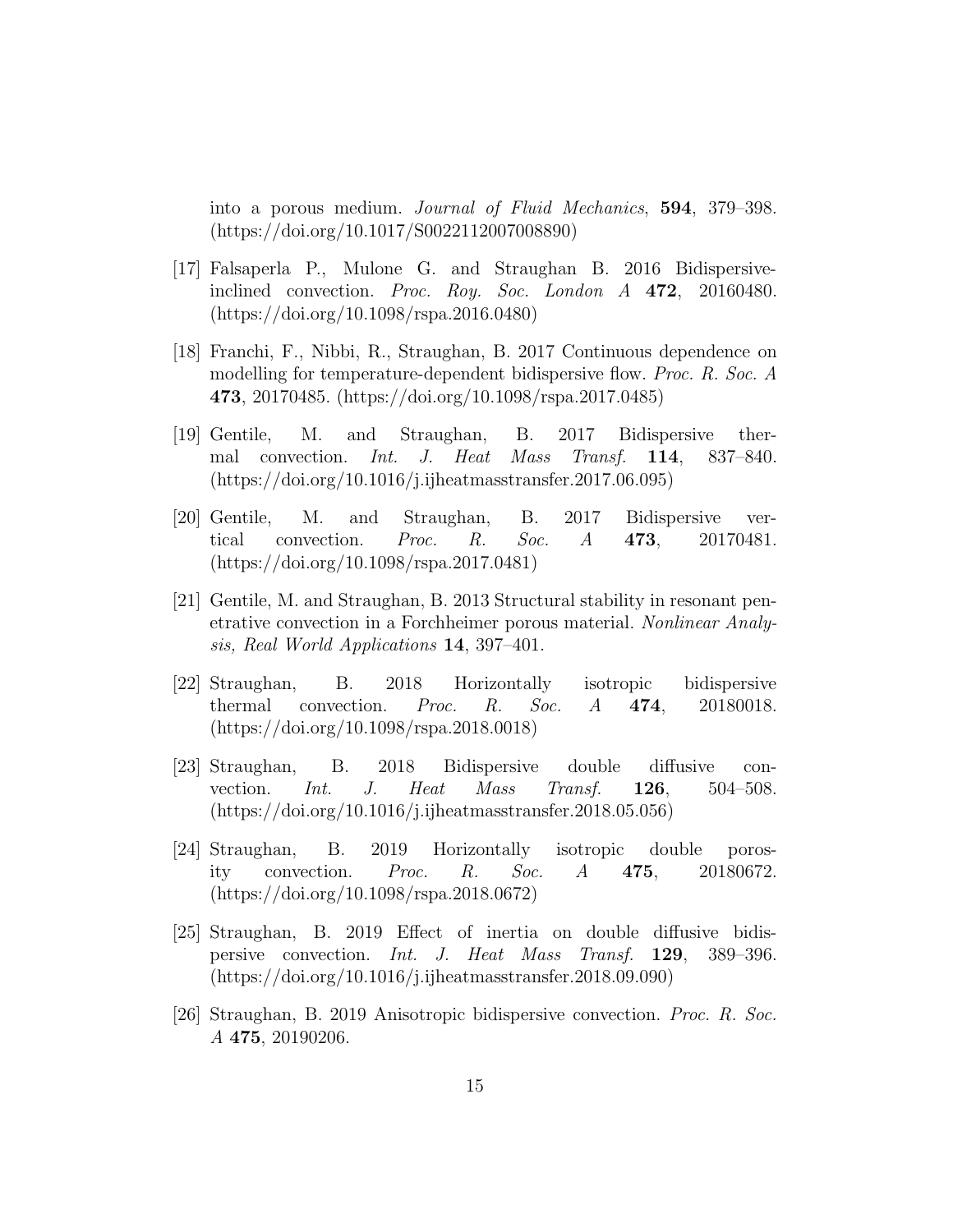- [27] Barletta, A., Rossi di Schio, E. and Celli, M. 2011 Instability and Viscous Dissipation in the Horizontal Brinkman Flow through a Porous Medium. Transp Porous Med 87, 105–119 (https://doi.org/10.1007/s11242-010- 9670-0)
- [28] Falsaperla, P., Giacobbe, A. and Mulone, G. 2019 Inclined convection in a porous Brinkman layer: linear instability and nonlinear stability. Proc. R. Soc. A 475, 20180614. (https://doi.org/10.1098/rspa.2018.0614)
- [29] Nield, D. A. 2006 A Note on a Brinkman-Brinkman Forced Convection Problem. Transp. Porous Med. 64, 185–188. (https://doi.org/10.1007/s11242-005-2810-2)
- [30] Rees, D. A. S. 2002 The onset of Darcy-Brinkman convection in a porous layer: an asymptotic analysis. Int. J. Heat Mass Transf. 45, 2213–2220 (https://doi.org/10.1016/S0017-9310(01)00332-5)
- [31] Barletta, A., Nield, D. A. 2011 Thermosolutal convective instability and viscous dissipation effect in a fluid-saturated porous medium. Int. J. Heat Mass Transf. 54, 1641–1648 (https://doi.org/10.1016/j.ijheatmasstransfer.2010.11.018)
- [32] Deepika, N. 2018 Linear and nonlinear stability of double-diffusive convection with the Soret effect. Transp. Porous Med. 121, 93–108. ( https://doi.org/10.1007/s11242-017-0949-2)
- [33] Barletta, A. 2009 Local energy balance, specific heats and the Oberbeck– Boussinesq approximation. Int. J. Heat Mass Transfer 52, 5266–5270. (https://doi.org/10.1016/j.ijheatmasstransfer.2009.06.006)
- [34] Nield, D. A, Barletta, A. 2010 Extended Oberbeck–Boussinesq approximation study of convective instabilities in a porous layer with horizontal flow and bottom heating. Int. J. Heat Mass Transfer, 53, 577–585. (https://doi.org/10.1016/j.ijheatmasstransfer.2009.10.043)
- [35] Hirsch, M. W, Smale, S. 1974 Differential equations, dynamical systems, and linear algebra. Pure and Applied Mathematics vol. 60 New York-London: Academic Press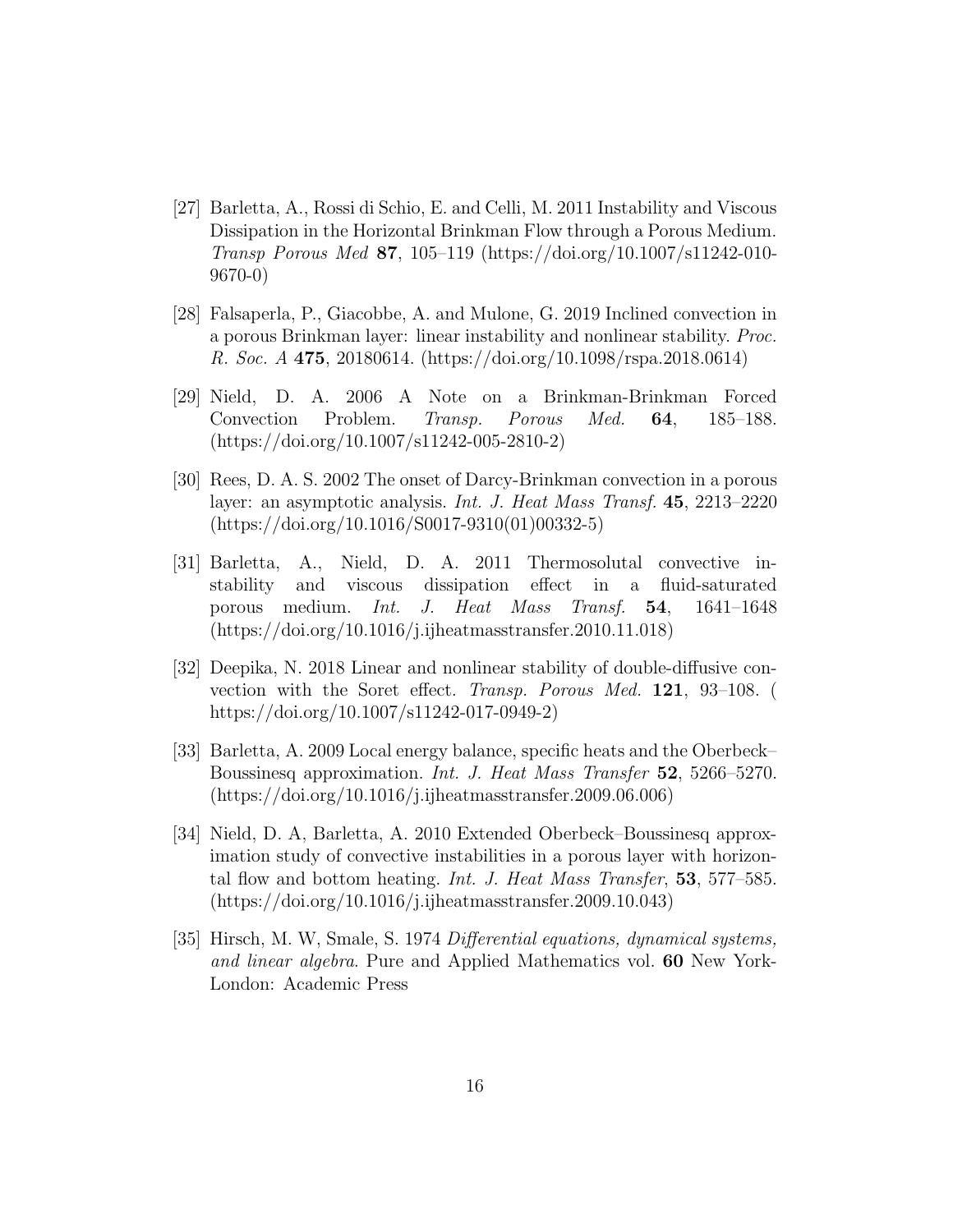- [36] Celik, E, Hoang L. 2017 Maximum estimates for generalized Forchheimer flows in heterogeneous porous media. J. Differential Equations 262, 2158–2195. (https://doi:10.1016/j.jde.2016.10.043)
- [37] Ciarletta, M, Straughan, B and Tibullo, V. 2015 Structural stability for a thermal convection model with temperature-dependent solubility. *Nonlinear Analysis: Real World Applications* 22, 34–43. (https://doi.org/10.1016/j.nonrwa.2014.07.012)
- [38] Harfash, A. J. 2014 Structural stability for two convection models in a reacting fluid with magnetic field effect. Ann. Henri Poincaré  $15, 2441$ -2465. (doi:10.1007/s00023-013-0307-z)
- [39] Hoang L., Thinh, K. 2019 Global estimates for generalized Forchheimer flows of slightly compressible fluids. J. d'Analyse Mathematique 137, 1–55.
- [40] Kalantarova, J, Ugurlu, D. 2019 Structural stability and stabilization of solutions of the reversible three - component Gray - Scott system. Math Meth Appl Sci. 42, 3687 - 3699. (https://doi.org/10.1002/mma.5605z)
- [41] Li, L., Yang, X.G., Li, X.Z., Yan, X.J., Lu, Y.J. 2019 Dynamics and stability of the 3D Brinkman - Forchheimer equation with variable delay. Asymptotic Analysis 113, 167 - 194.
- [42] Liu Y. 2017 Continuous dependence for a thermal convection model with temperature-dependent solubility. Appl. Math. Comput. 308, 18-30. (https://doi:10.1016/j.amc.2017.03.004)
- [43] Liu, Y, Xiao, S. 2018 Structural stability for the Brinkman fluid interfacing with a Darcy fluid in an unbounded domain. Nonlinear Analysis: Real World Applications 42, 308–333. (https://doi.org/10.1016/j.nonrwa.2018.01.007)
- [44] Liu, Y, Xiao, S, and Lin Y. 2018 Continuous dependence for the Brinkman - Forchheimer fluid interfacing with a Darcy fluid in a bounded domain. Mathematics and Computers in Simulation (MAT-COM) 150, 66–82. (https://doi.org/10.1016/j.matcom.2018.02.009)
- [45] Scott, N L. 2013 Continuous dependence on boundary reaction terms in a porous medium of Darcy type. Journal